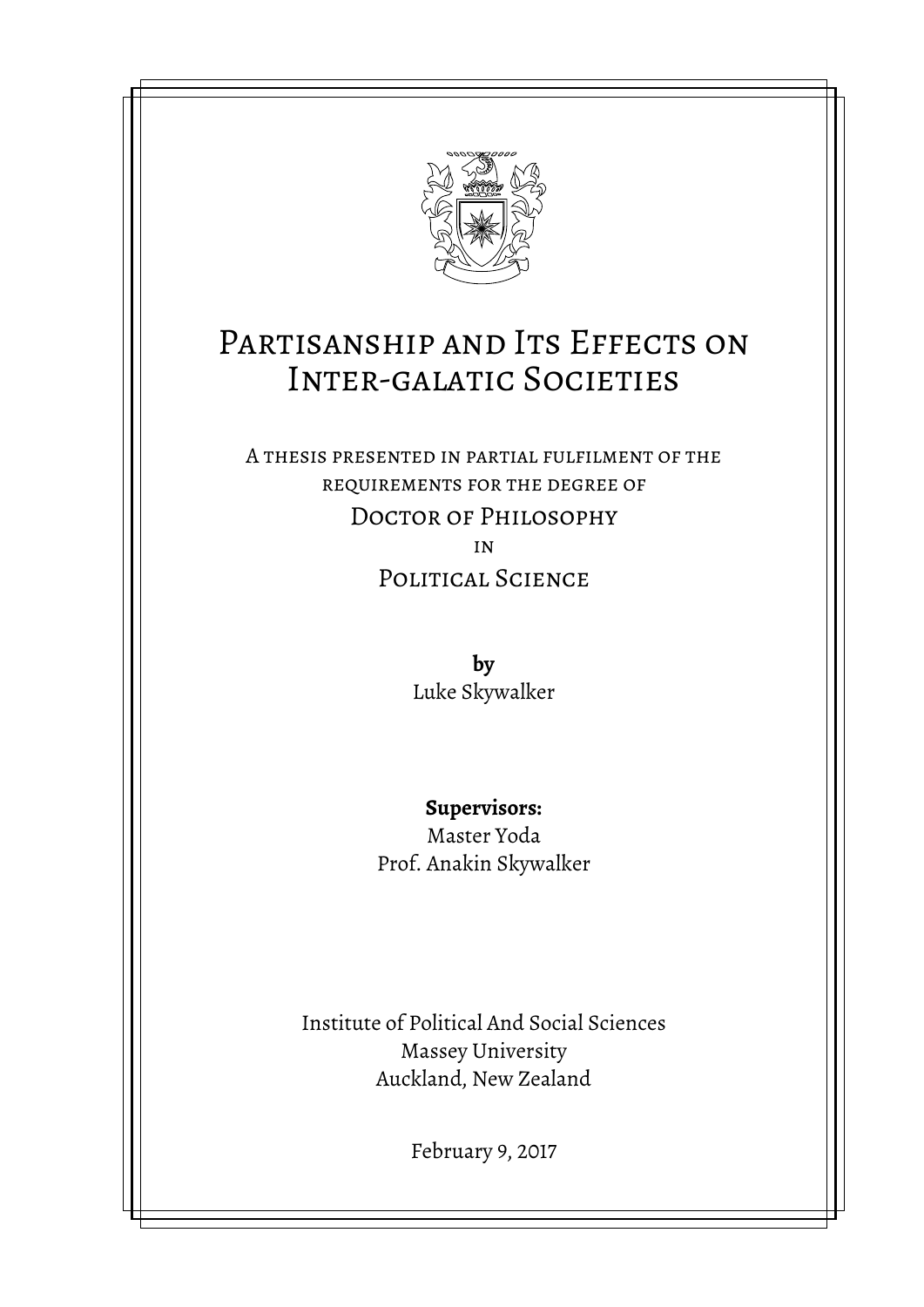# **Contents**

<span id="page-1-0"></span>

| <b>Contents</b> |                                                                                                                                                                                                                                                                                                                                                                                                                                                                                                                                       |       |                                                                             |                         |
|-----------------|---------------------------------------------------------------------------------------------------------------------------------------------------------------------------------------------------------------------------------------------------------------------------------------------------------------------------------------------------------------------------------------------------------------------------------------------------------------------------------------------------------------------------------------|-------|-----------------------------------------------------------------------------|-------------------------|
|                 | ii<br><b>List of Figures</b><br>iii<br>Introduction<br>1.1<br>1.2<br>1.2.1<br>One equation with number $\dots \dots \dots \dots \dots \dots \dots$<br>1.2.2<br>Multiple equations without number<br>1.2.3<br>Multiple equations with one number<br>1.2.4<br>Multiple equations with one number each equation $\dots \dots$<br>1.2.5<br>Remove number from one equation in the set $\dots \dots \dots$<br>1.2.6<br>1.3<br>Todo list $\ldots \ldots \ldots \ldots \ldots \ldots \ldots \ldots \ldots \ldots$<br>1.3.1<br>1.3.2<br>1.3.3 |       |                                                                             |                         |
| ı               |                                                                                                                                                                                                                                                                                                                                                                                                                                                                                                                                       |       |                                                                             | $\mathbf I$             |
|                 |                                                                                                                                                                                                                                                                                                                                                                                                                                                                                                                                       |       |                                                                             | $\mathbf{1}$            |
|                 |                                                                                                                                                                                                                                                                                                                                                                                                                                                                                                                                       |       |                                                                             | $\mathbf{2}$            |
|                 |                                                                                                                                                                                                                                                                                                                                                                                                                                                                                                                                       |       |                                                                             | $\boldsymbol{2}$        |
|                 |                                                                                                                                                                                                                                                                                                                                                                                                                                                                                                                                       |       |                                                                             | $\mathbf{2}$            |
|                 |                                                                                                                                                                                                                                                                                                                                                                                                                                                                                                                                       |       |                                                                             | $\mathfrak{2}$          |
|                 |                                                                                                                                                                                                                                                                                                                                                                                                                                                                                                                                       |       |                                                                             | $2\,$                   |
|                 |                                                                                                                                                                                                                                                                                                                                                                                                                                                                                                                                       |       |                                                                             | $\mathfrak{Z}$          |
|                 |                                                                                                                                                                                                                                                                                                                                                                                                                                                                                                                                       |       |                                                                             | $\overline{\mathbf{3}}$ |
|                 |                                                                                                                                                                                                                                                                                                                                                                                                                                                                                                                                       |       |                                                                             | $\overline{\mathbf{3}}$ |
|                 |                                                                                                                                                                                                                                                                                                                                                                                                                                                                                                                                       |       |                                                                             | $\overline{\mathbf{3}}$ |
|                 |                                                                                                                                                                                                                                                                                                                                                                                                                                                                                                                                       |       |                                                                             | $\overline{\mathbf{3}}$ |
|                 |                                                                                                                                                                                                                                                                                                                                                                                                                                                                                                                                       |       |                                                                             | $\overline{4}$          |
|                 |                                                                                                                                                                                                                                                                                                                                                                                                                                                                                                                                       | 1.3.4 |                                                                             | $\overline{4}$          |
|                 | 1.4                                                                                                                                                                                                                                                                                                                                                                                                                                                                                                                                   |       |                                                                             | $\overline{4}$          |
|                 |                                                                                                                                                                                                                                                                                                                                                                                                                                                                                                                                       | 1.4.1 |                                                                             | $\overline{4}$          |
|                 |                                                                                                                                                                                                                                                                                                                                                                                                                                                                                                                                       | 1.4.2 |                                                                             | 5                       |
|                 |                                                                                                                                                                                                                                                                                                                                                                                                                                                                                                                                       | 1.4.3 | Two graphs, side by side $\ldots \ldots \ldots \ldots \ldots \ldots \ldots$ | 5                       |
|                 |                                                                                                                                                                                                                                                                                                                                                                                                                                                                                                                                       | 1.4.4 |                                                                             | 6                       |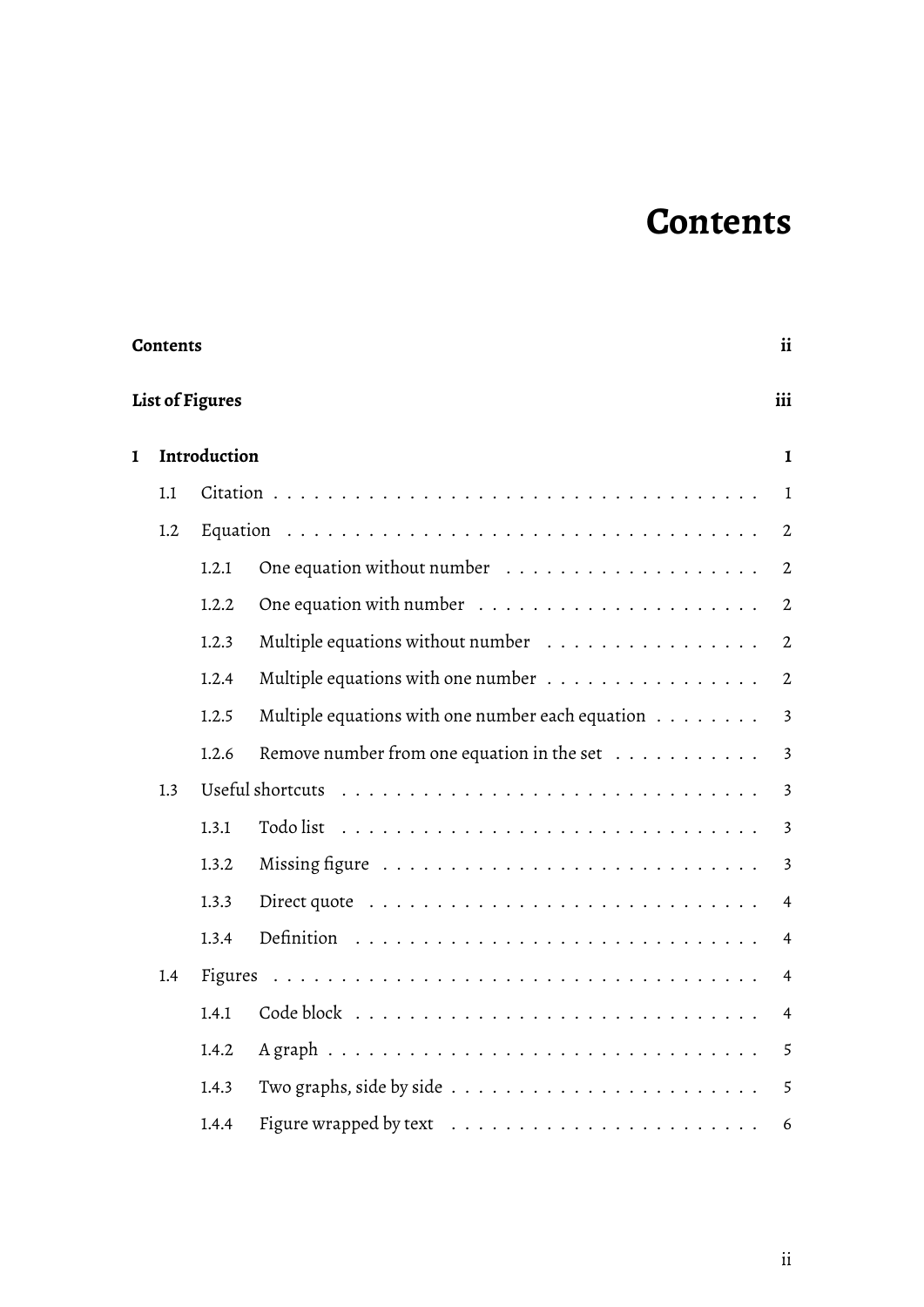# **[Bibliography](#page-9-0) 7**

# **List of Figures**

<span id="page-2-0"></span>

| 3 Illustration of $\ell_p$ -norm distance and DTW distance $\ldots \ldots \ldots \ldots$ |  |
|------------------------------------------------------------------------------------------|--|
| 4 Matching sequences that have non-correspondent segment. 6                              |  |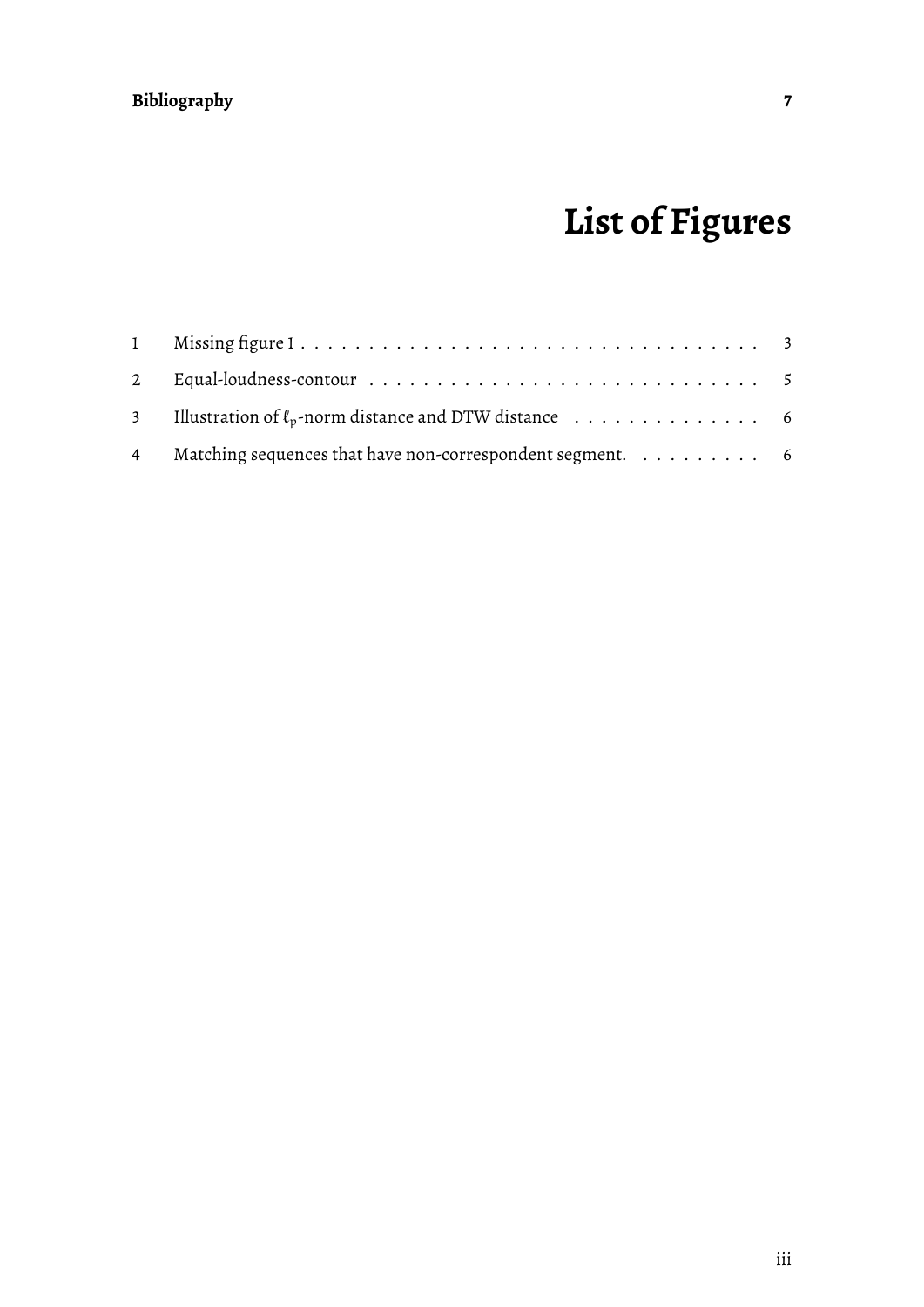# **CHAPTER**

# **Introduction**

<span id="page-3-3"></span><span id="page-3-0"></span>**Copyright notice** This document and the figures therein are licensed under the Creative Com*mon BY-SA 4.0 Licence.*

This document is suitable for academic reports. You can always replace the logo of Massey University with that of yours. If you can, try to find or create a vectorised graphic for the logo. Vectorised logos of 8 universities in NZ plus Unitec, as well as the method for extracting the logo of other universities are provided here:

https://www.io.ac.nz/blog/nz-uni-logos-vector/. Some useful Latex tips and tricks are given below.

# <span id="page-3-1"></span>**1.1 Citation**

You can cite like this:

- "\cite{Einstein1905}" gives you [\[Ein05\]](#page-9-0) for a single citation
- "\cite{Goossens1993,Knuth2000}" gives you [\[GMS93;](#page-9-1) [Knu\]](#page-9-2) for multiple citation
- <span id="page-3-2"></span>• "\cite[Pg. 42]{Einstein1905}" gives you [\[Ein05,](#page-9-0) Pg. 42] for extra information such as page number (quite useful if you are citing a whole book or a long paper)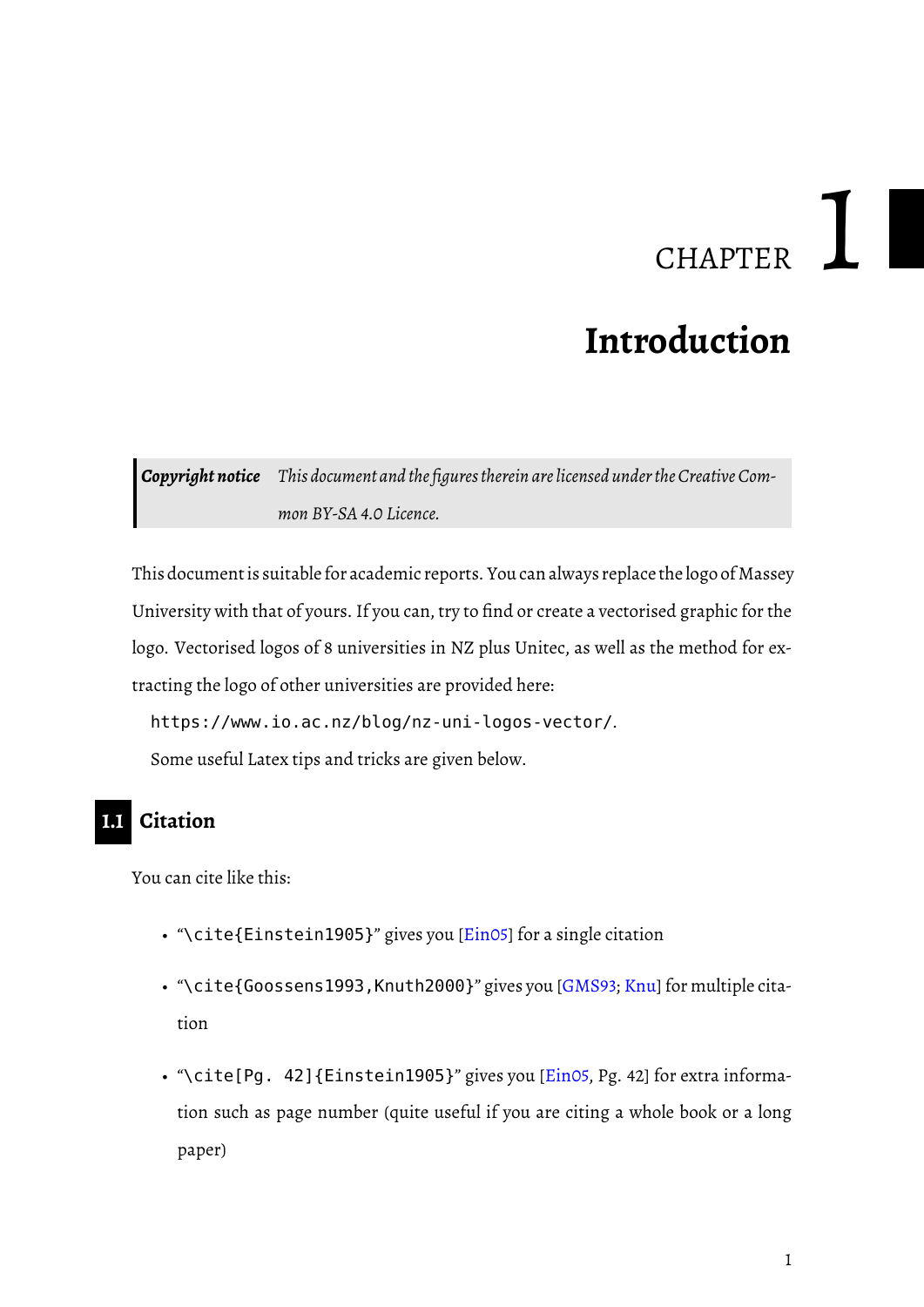# **1.2 Equation**

# <span id="page-4-0"></span>**1.2.1 One equation without number**

This is an equation without numbering. You cannot reference it.

<span id="page-4-5"></span> $a = b$ 

# <span id="page-4-1"></span>**1.2.2 One equation with number**

Equation [1.1](#page-4-5) is the same equation with numbering, so you can reference it as usual.

$$
a = b \tag{1.1}
$$

Eq [1.2](#page-4-6) is a case equation.

<span id="page-4-6"></span>
$$
f(n) = \begin{cases} \na & \text{if } 0 < n \\ \nb & \text{if } n = 0 \\ \nc & \text{if } 0 < n \le p \\ \nd & \text{if } n > p \end{cases} \tag{1.2}
$$

#### <span id="page-4-2"></span>**1.2.3 Multiple equations without number**

This is a set of equation, aligned by the equal sign (=). No reference

$$
a = b
$$

$$
c = d
$$

# <span id="page-4-3"></span>**1.2.4 Multiple equations with one number**

<span id="page-4-4"></span>[1.3](#page-4-7) is the same set of equation with one single equation number for the whole set.

<span id="page-4-7"></span>
$$
a = b
$$
  
\n
$$
c = d
$$
\n(1.3)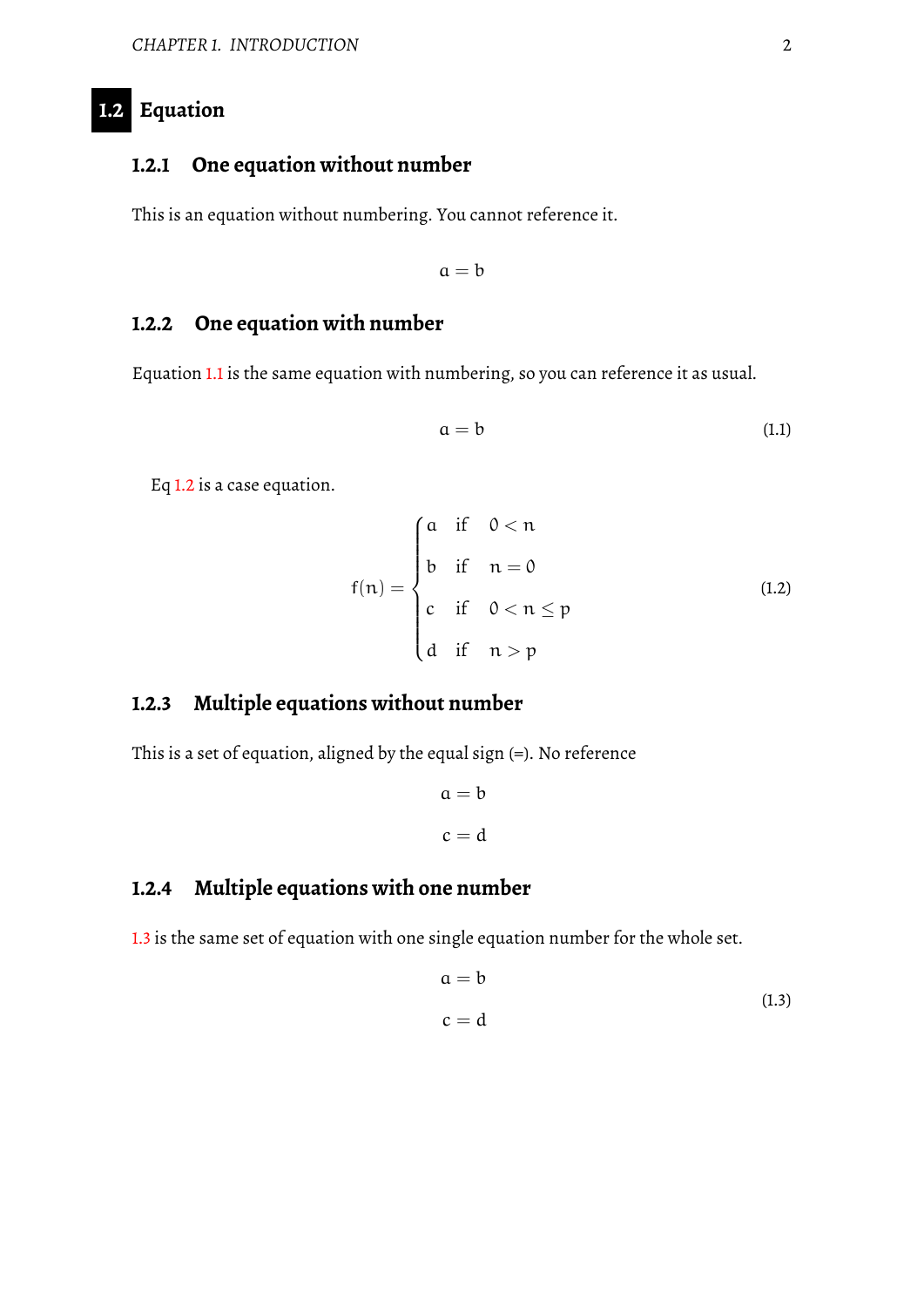# **1.2.5 Multiple equations with one number each equation**

[1.4](#page-4-6) is a set of equations, each assigned an equation number. You can reference them directly like this: [1.4a](#page-4-5) and [1.4b](#page-4-6)

$$
a = b \tag{1.4a}
$$

$$
c = d \tag{1.4b}
$$

## <span id="page-5-0"></span>**1.2.6 Remove number from one equation in the set**

If you want to omit the number for any particular equation, end it with \nonumber. Now only Eq. [1.5](#page-5-6) has a number while the one before it does not.

<span id="page-5-6"></span>
$$
a = b
$$
  

$$
c = d
$$
 (1.5)

# <span id="page-5-1"></span>**1.3 Useful shortcuts**

### <span id="page-5-2"></span>**1.3.1 Todo list**

This is how you insert a to do item: To do: convert the code in Code Block [1](#page-6-4) to Java

# <span id="page-5-3"></span>**1.3.2 Missing figure**

Figure [1](#page-5-5) is a missing figure.

<span id="page-5-5"></span>

<span id="page-5-4"></span>**Figure 1:** This is to remind you to insert an actual figure here before submitting this report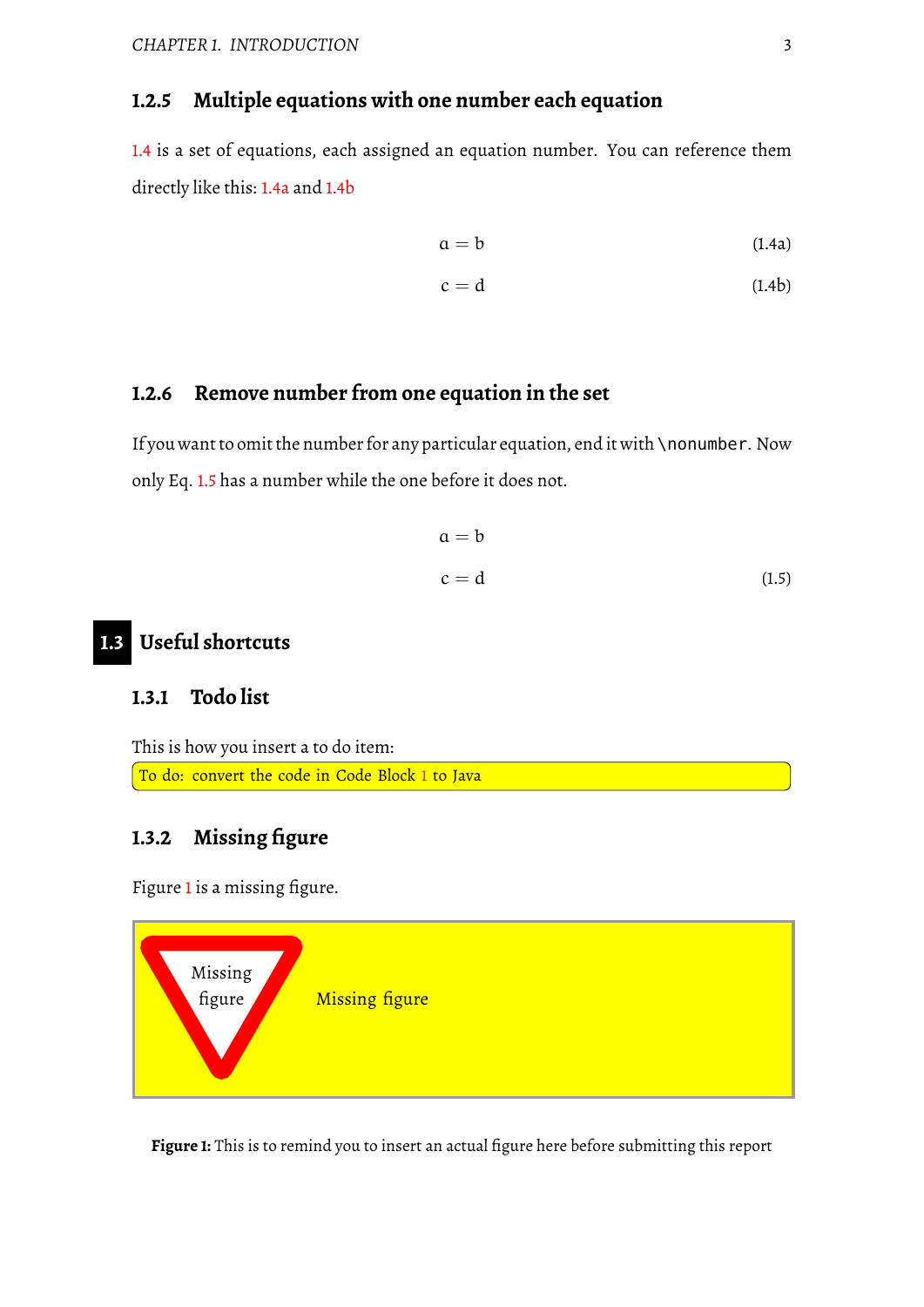#### **1.3.3 Direct quote**

And here is a direct quote:

There are many people who feel that it is useless and futile to continue talking about peace and non-violence against a government whose only reply is savage attacks on an unarmed and defenseless people.

*Nelson Mandela*

# <span id="page-6-0"></span>**1.3.4 Definition**

A definition:

*Integration The process of finding a function, given its derivative, is called anti*differentiation (or integration). If  $F'(x) = f(x)$ , we say  $F(x)$  is an anti*derivative of* f(x)*.*

# <span id="page-6-1"></span>**1.4 Figures**

# <span id="page-6-2"></span>**1.4.1 Code block**

Code block [1](#page-6-4) shows the Hello World example written in C. You can set different colour

scheme for comments, keywords and strings in setup.tex.

```
1 #include <stdio.h>
 2 #define N 10
 3 /* Block
4 * comment */
 5
 6 int main() {
7 int i;
8
9 // Line comment.
10 puts("Hello world!");
11
12 for (i = 0; i < N; i++) {
13 puts("LaTeX is also great for programmers!");
14 }
15
16 return 0;
17 }
```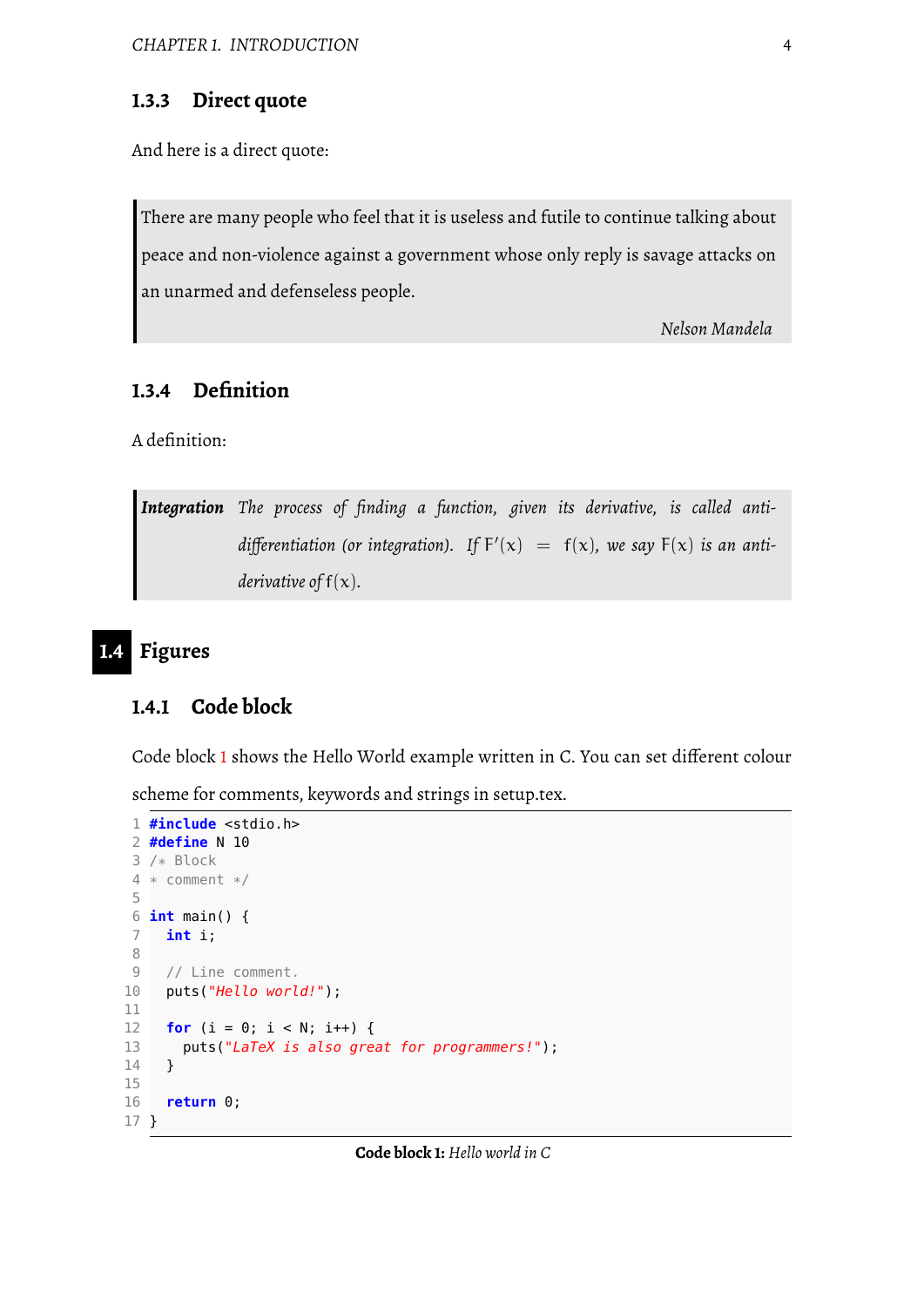## **1.4.2 A graph**

To achieve best quality, you should always insert vectorised figures. This can be achieved with figures exported from Matlab or hand-drawn in Adobe Illustrator, Inkscape, or Corel Draw. A detail tutorialis available athttps://www.io.ac.nz/blog/matlab-to-latex/. For an example, have a look at Fig. [2.](#page-7-1) The whole figure is plotted in Matlab, then Inkscape separate the graph part (lines and curves...) to a pdf file and the text part to a pdf\_tex file, so that the text is actually rendered by Latex to maintain consistency in the docu-

<span id="page-7-1"></span>

**Figure 2:** Equal loudness contour according to ISO 226:2003

# <span id="page-7-0"></span>**1.4.3 Two graphs, side by side**

Figure [3](#page-8-1) shows two subfigure side by side, The total width span one whole line, with the first figure occupies 47.5% total width and pushed all the way to the left, the second figure occupies 47.5% total width and pushed all the way to the right, the space between them is 5% total width. You can cite the subfigures independent from the whole figure, like this: \ref{fig:fig3a} (to get [3a\)](#page-8-1), or just the subfigure's part of the reference number, like this:  $\sub{supref{fig:fig3a}}$  (to get [a\)](#page-8-1)

Nulla malesuada porttitor diam. Donec felis erat, congue non, volutpat at, tincidunt tristique, libero. Vivamus viverra fermentum felis. Donec nonummy pellentesque ante. Phasellus adipiscing semper elit. Proin fermentum massa ac quam. Sed diam turpis, molestie vitae, placerat a, molestie nec, leo. Maecenas lacinia. Namipsum ligula, eleifend at, accumsan nec, suscipit a, ipsum. Morbi blandit ligula feugiat magna. Nunc eleifend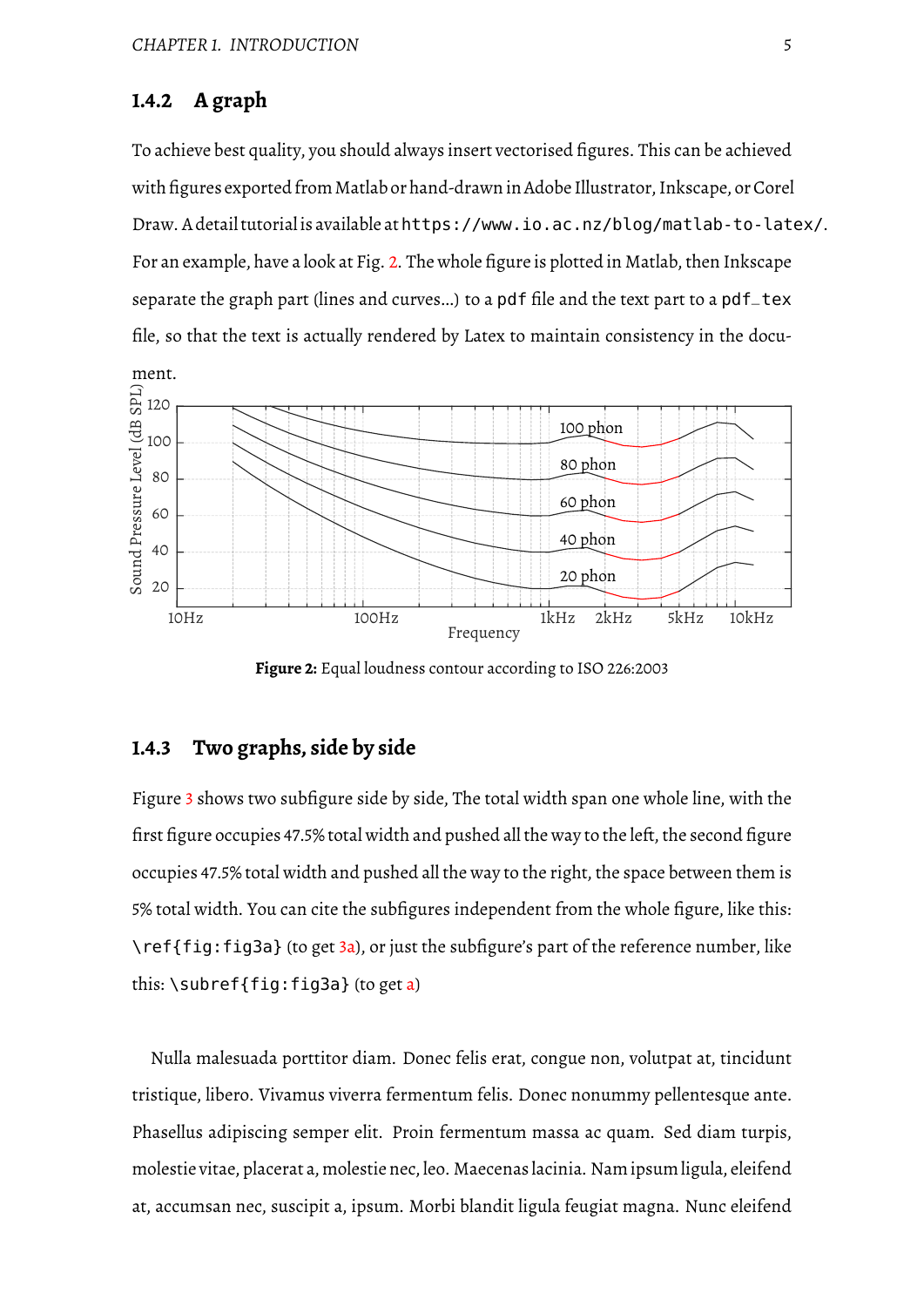#### *CHAPTER 1. INTRODUCTION* 6

<span id="page-8-1"></span>



**(a)** Distance calculated by a  $\ell_p$ -norm is performed on a linear element-wise basis.

**(b)** Distance calculated by a DTW is performed on a warped path.

**Figure 3:** The alignment of elements for measuring distance between two sequences A (top blue line) and B (bottom black line) by [a\)](#page-8-1)  $\ell_p$ -norm distances and [b\)](#page-8-1) DTW. Red dots are where the warping occurs.

consequat lorem. Sed lacinia nulla vitae enim. Pellentesque tincidunt purus vel magna. Integer non enim. Praesent euismod nunc eu purus. Donec bibendum quam in tellus. Nullam cursus pulvinar lectus. Donec et mi. Nam vulputate metus eu enim. Vestibulum pellentesque felis eu massa.

#### <span id="page-8-0"></span>**1.4.4 Figure wrapped by text**

Nam dui ligula, fringilla a, euismod sodales, sollicitudin vel, wisi. Morbi auctor lorem non justo. Nam lacus libero, pretium at, lobortis vitae, ultricies et, tel-

<span id="page-8-2"></span>

**Figure 4:** Matching sequences that have non-correspondent segment.

lus. Donec aliquet, tortor sed accumsan bibendum, erat ligula aliquet magna, vitae ornare odio metus a mi. Morbi ac orci et nisl hendrerit mollis. Suspendisse ut massa. Cras nec ante. Pellentesque a nulla. Cum sociis natoque penatibus et magnis dis parturient montes, nascetur ridiculus mus. Aliquam tincidunt urna. Nulla ullamcorper vestibulum turpis. Pellentesque cursus luctus mauris.